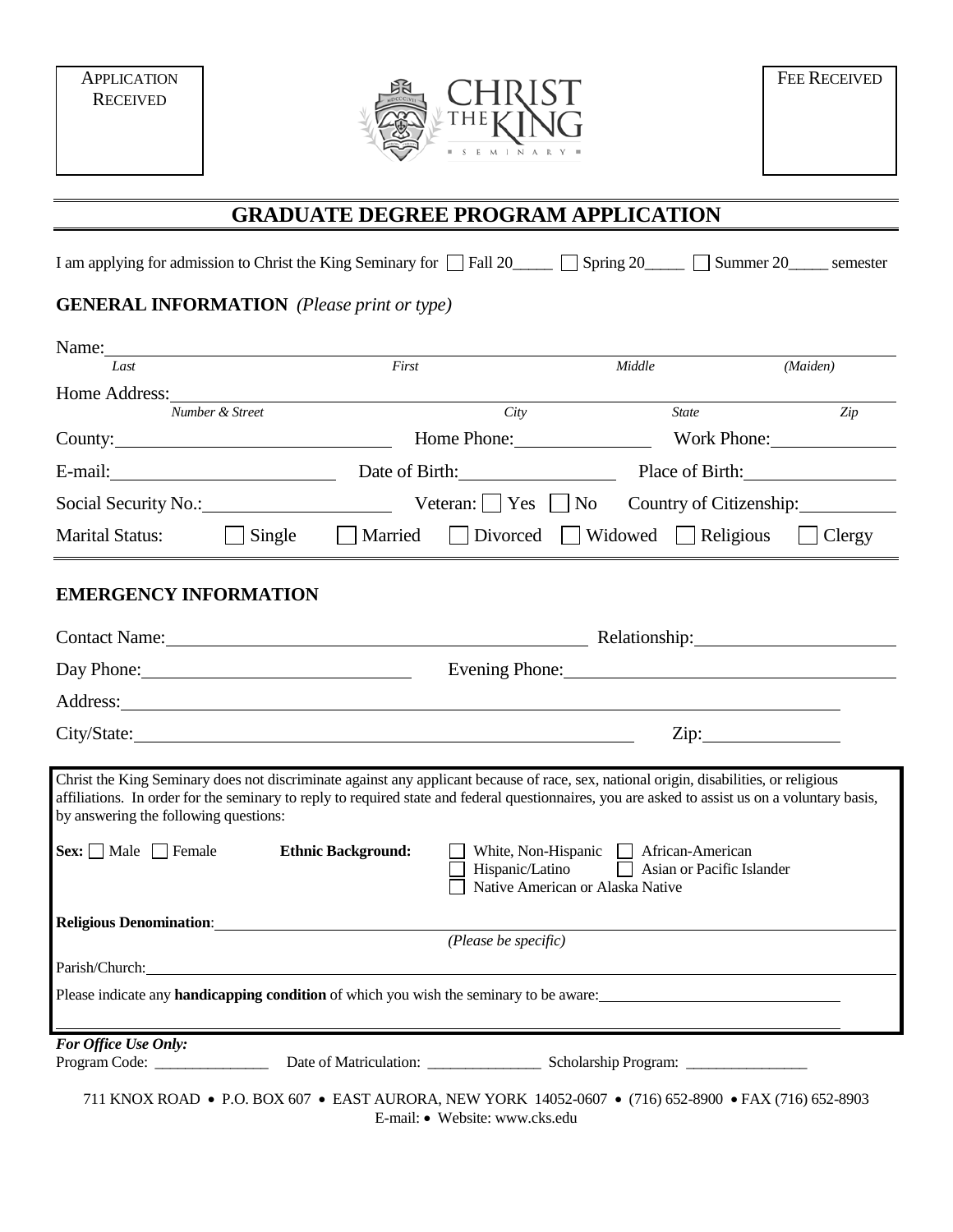## **EDUCATIONAL HISTORY**

 $\overline{a}$ 

 $\overline{a}$ 

List your undergraduate and graduate degrees:

| <b>College/University</b>                                                         | <b>Degree Granted</b> | <b>Date of Graduation</b> |
|-----------------------------------------------------------------------------------|-----------------------|---------------------------|
|                                                                                   |                       |                           |
|                                                                                   |                       |                           |
|                                                                                   |                       |                           |
| Academic, professional, and other honors and awards: ____________________________ |                       |                           |
| <b>EMPLOYMENT HISTORY</b> (Please list your current and/or last three employers)  |                       |                           |
| <b>Employer</b>                                                                   | <b>Position</b>       | <b>Dates</b>              |
| (Present Employer)                                                                |                       |                           |
|                                                                                   |                       |                           |
|                                                                                   |                       |                           |
| <b>OTHER DATA</b> (Please list major community activities)                        |                       |                           |
|                                                                                   |                       |                           |
| RELIGIOUS/CHURCH (Please specify activities and/or involvement)                   |                       |                           |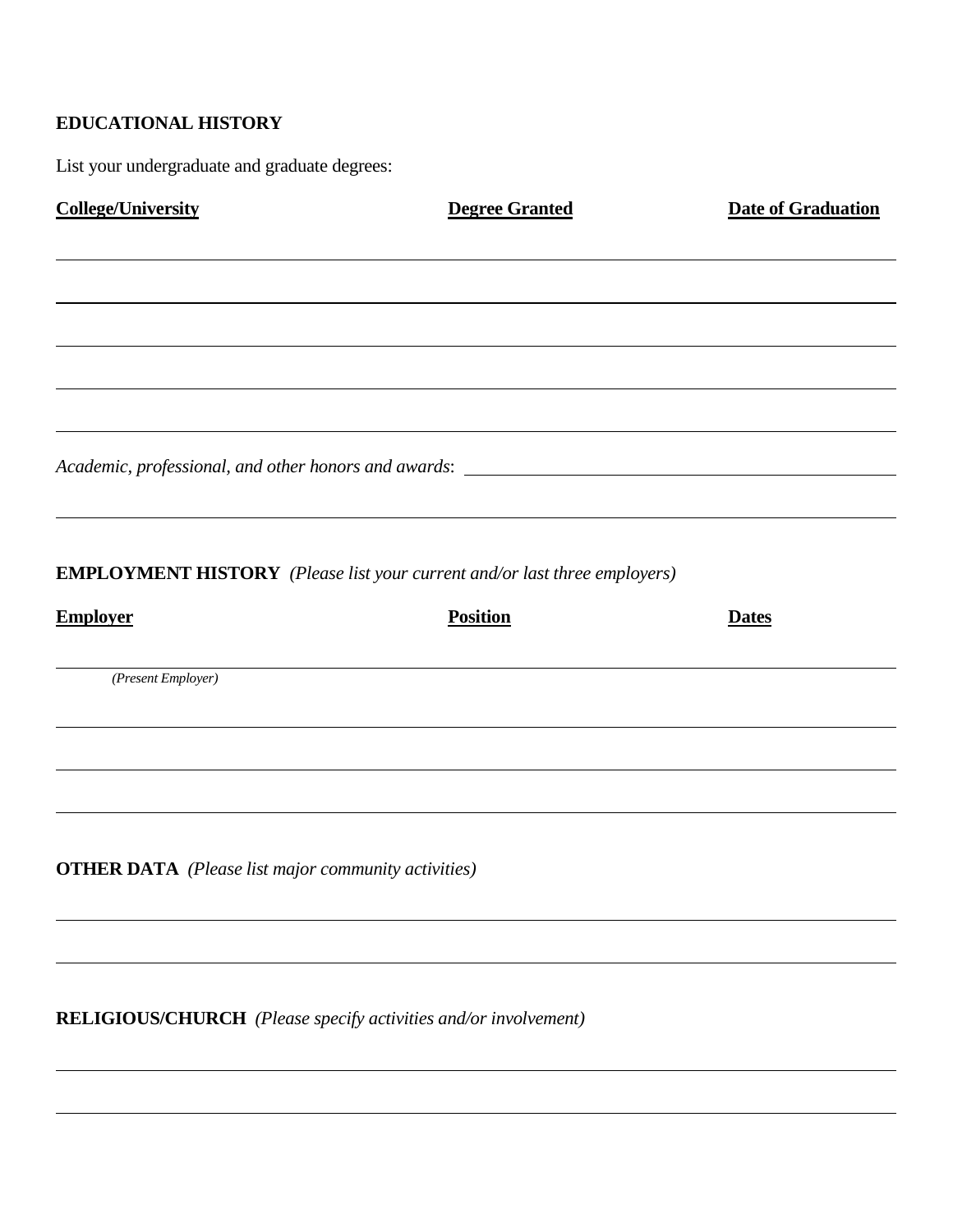| Have you ever taken graduate courses at Christ the King Seminary?   Yes<br>N <sub>0</sub> |  |                                     |  |  |  |
|-------------------------------------------------------------------------------------------|--|-------------------------------------|--|--|--|
| If yes, please indicate the year(s) and semester(s) of your attendance:                   |  |                                     |  |  |  |
|                                                                                           |  |                                     |  |  |  |
| Please indicate the degree program to which you are applying:                             |  |                                     |  |  |  |
| <b>Master of Divinity</b>                                                                 |  | Master of Arts in Pastoral Ministry |  |  |  |
| Master of Arts in Theology                                                                |  |                                     |  |  |  |
| <i><b>UNCERTAIN</b></i>                                                                   |  |                                     |  |  |  |
|                                                                                           |  |                                     |  |  |  |

*\*Matriculation is granted after a student has successfully completed three (3) courses in one of the degree programs mentioned above*

**REFERENCES** *(Please list the names of two people from whom you will request letters of recommendation)*

| <b>First Name</b>               | Middle     | Last |
|---------------------------------|------------|------|
| Title / Position in Institution |            |      |
| <b>Address</b>                  | City/State | Zip  |
| <b>First Name</b>               | Middle     | Last |
|                                 |            |      |
| Title / Position in Institution |            |      |